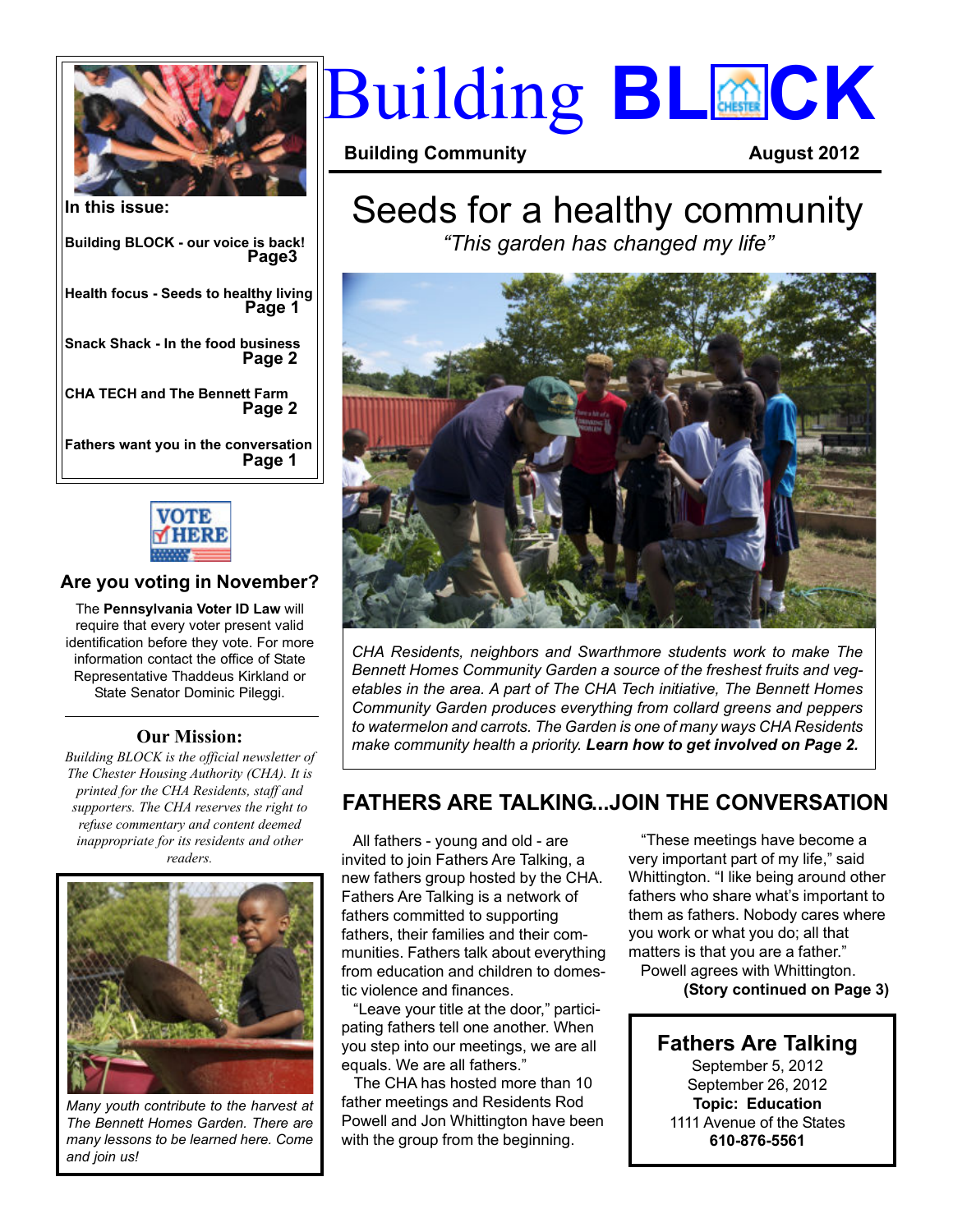

#### **The Snack Shack at Wm Penn**



*The Chester Housing Authority Snack Shack attracted long lines in the William Penn Homes this summer as the Resident youth Wakeem Moat and Omar Davis (shown in photo at right) joined forces with CHA Housing Director Norman Wise to offer delicious and inexpensive meals and snacks. With a menu selection that includes everything from hot sausage to water ice, Snack Shack was an immediate hit in its first year of operation. The Snack Shack was open from Noon to 6PM. Follow The Snack Shack on Facebook at facebook.com/WPHSnackShack.*



**Do you have a product or service to offer to your CHA neighbors?** Advertise it in *Building BLOCK*. For more information call 610-876-5561 or info@chesterha.org.

#### **Seeding health in our community**



*A young CHA Resident (above) plants a variety of seeds at The Bennett Farm. Residents and students work at the Bennett Farm (below).* **http://www.facebook.com/ChesterGardenProjectinTheBennettHomes**

**Community Health Workers Iris Ellis and Deborah Montgomery absolutely love the work they do** for Residents of The CHA. In fact, they love their work so much they don't even call it work. They call it fun.

 Every day, the two women have the pleasure of serving their neighbors by providing healthy lifestyle options from Wii Fit exercise to community gardening. Montgomery says the garden has changed her life.

 "I look forward to spending time in the garden," said Montgomery. "I feel great after picking and cooking food I helped to plant. I'm doing all I can to get others involved."

 Along with Montgomery, Ellis coordinates Resident travel to the garden, exercise at Booker T. Washington and healthy cooking classes. Once a student of CHA Tech's computer classes, Ellis jumped at the opportunity to become a health worker.

 "I love the work I do in the community," said Ellis. "I get a chance to help people live better. A big part of living better is getting good food."

 Beth St. Clair, CHA Tech director said The Bennett Farm is a very important part of overall community development.

 "As the garden continues to expand, it plays a key role in securing a source of fresh and local produce, boosting the local economy, and further engaging Residents in community development."

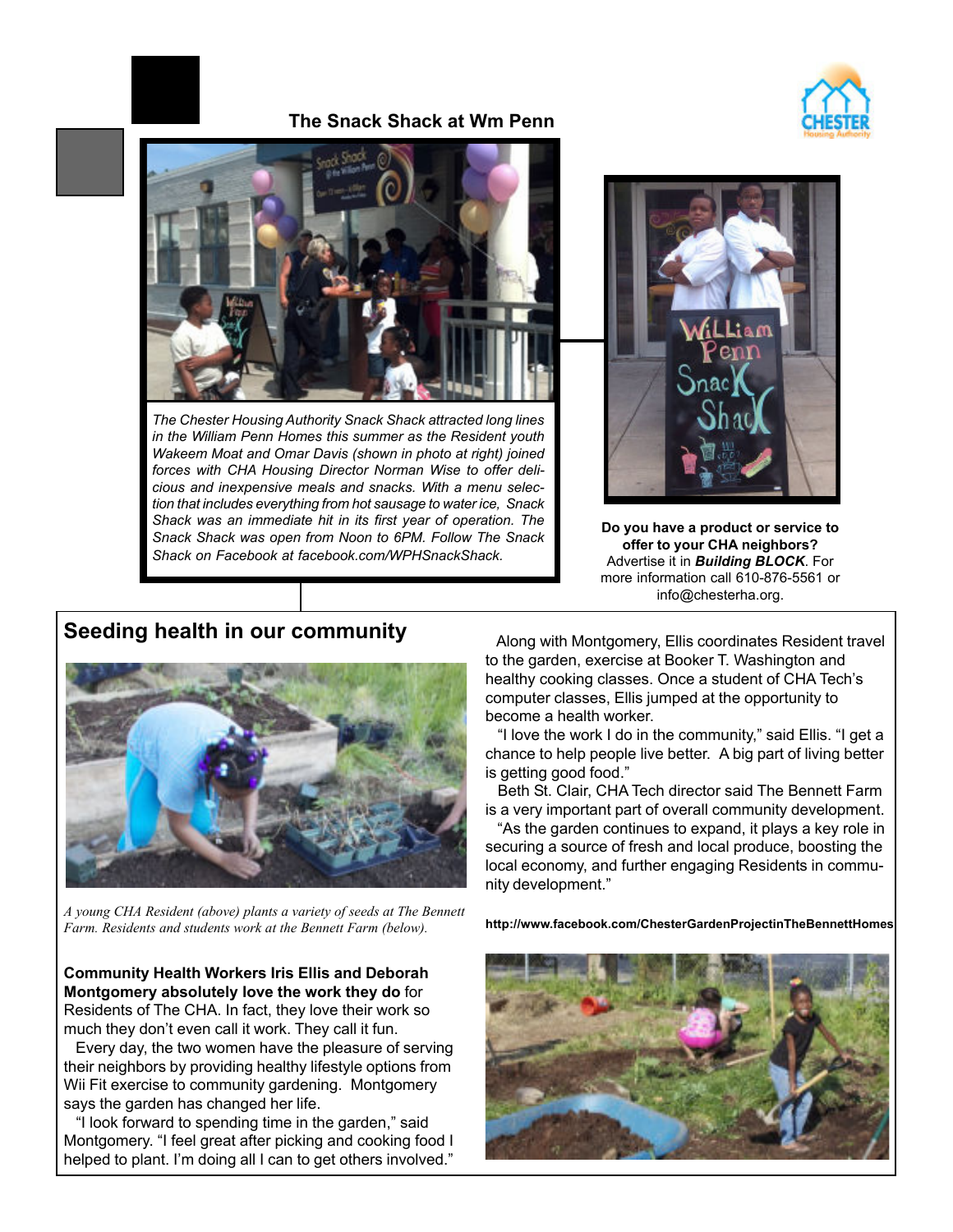



*CHA Residents John Whittington (l) and Rod Powell discuss their commitment to FAT.*

#### **(Fathers are Talking Continued From Page 1)**

 "Every time we get together, we accomplish more and more," said Powell. "I've never been involved with anything like this. It's very unique."

 The doors of the fathers meetings are always open to newcomers. The group has met at CHA's main office and at The Bennett Homes. As many as 12 men have attended each of these meetings.

 For more information about Fathers Are Talking, call 610-876-5561 Ext. 101.



*CHA Executive Director Steven Fischer (left) works with Chester fathers to develop a monthly agenda.*

#### *Follow Building BLOCK now on*



# **Building BLOCK** Communication in our community

"Back in the day," there was a newsletter published by the Chester Housing Authority (CHA). It was called *Building BLOCK*. The last time *Building BLOCK* appeared in the community was 2005. The last issue highlighted the hiring of an Executive Director who had solid credentials. It said he would push the CHA to levels of excellence.

In the seven years since his arrival, the new director focused on supporting the personal development of Residents. Today Residents have many educational opportunities right in their backyards. Computer training, gardening, bike repair and income tax preparation are some of the current learning opportunities.

But with all of these opportunities, something was still missing. Our community centers offered many classes, but some were saying our centers were underutilized. How could this be?

#### *"...with all of these opportunities, something was still missing."*

Perhaps it comes down to communication. Even if there is a lot offered in the community, no one can know everything all the time. What we lacked was right under our noses - *Building BLOCK.* The new director had cut costs and created new opportunities. But he forgot about the voice of our community – *Building BLOCK.*

The new director is now the old director and older is wiser. Through this short message, please allow him to reintroduce himself to you – the community – and open wider the lines of communication. The better we know one another, the better off we will be.

Steve Fischer, the "old" Director

http://www.facebook.com/ChaBuildingBlock